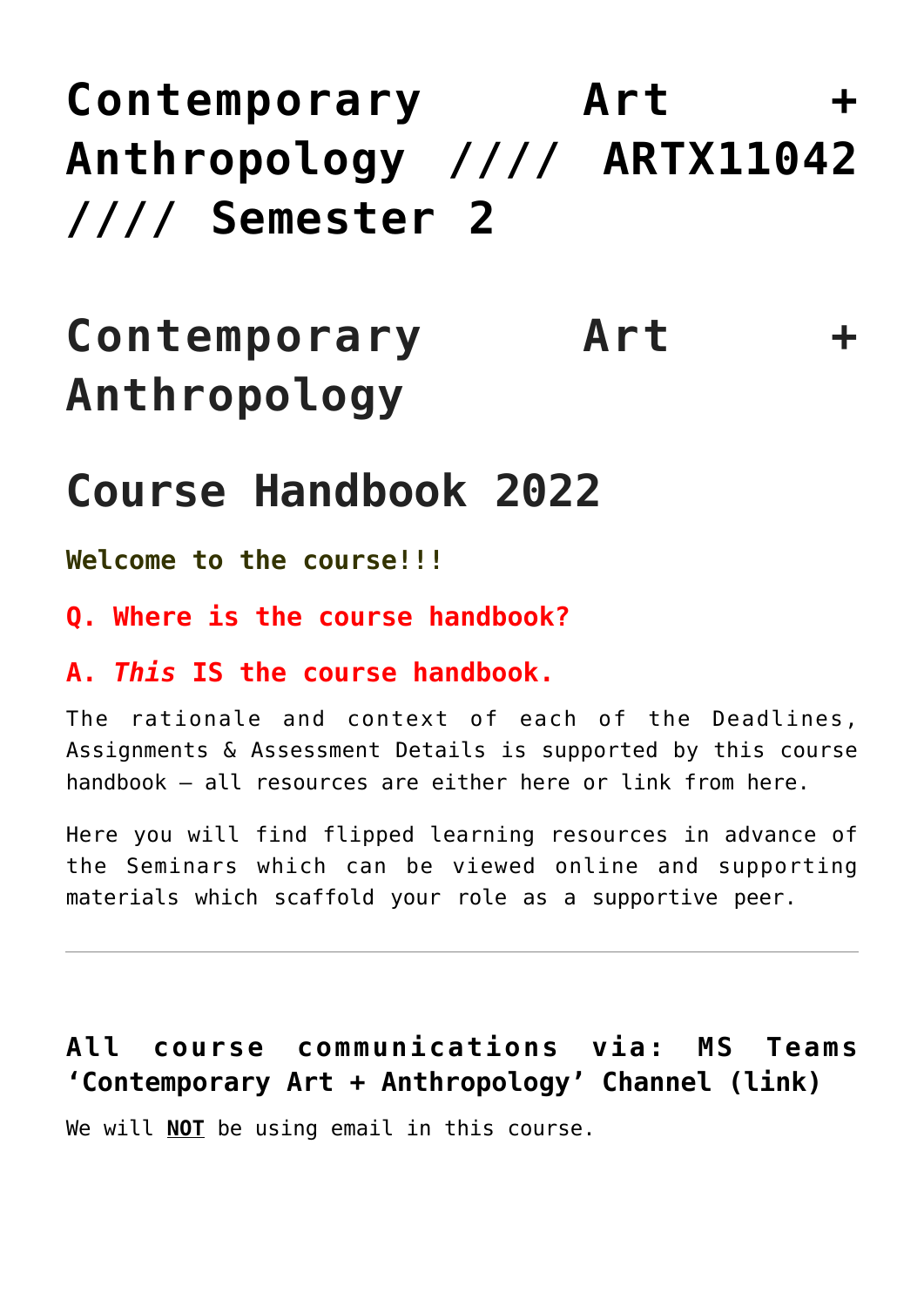MS Teams is part of a free suite of software that you get from Microsoft as a University of Edinburgh student (MS Office 365).

Teams is quite simple to use. If you have any issues with it, there are lots of videos and online forums that will resolve your problem.

then watch this short video.

If staff need to communicate with you individually, rather than in a group, they will use **MS Teams chat**. You will receive emails only when the subject matter is too lengthy to place in MS Teams chat or when comms are sent to you directly from the ECA SAAS.

Please remember to try **not** to communicate with staff via email; please use **MS Chat in Teams**.

### **Main Contents**

**[About this Course \(link\)](https://blogs.ed.ac.uk/macat/antart/about/)**

**[Course Structure \(link\)](https://blogs.ed.ac.uk/macat/antart/contemporary-art-anthropology-course-structure/)**

**Timetable: [What's happening each Monday?](https://blogs.ed.ac.uk/macat/antart/timetable/) [\(link\)](https://blogs.ed.ac.uk/macat/antart/timetable/)**